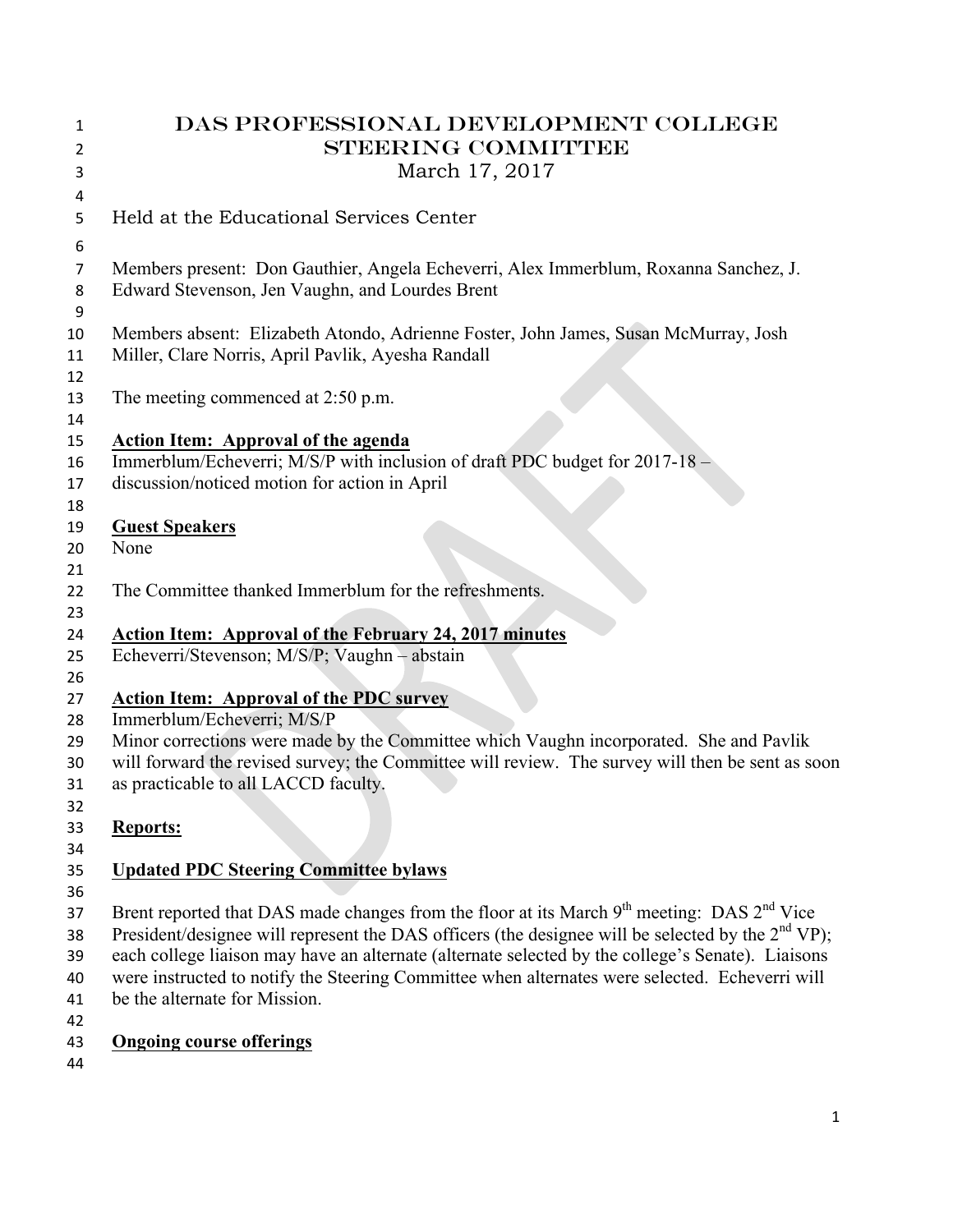Brent reported that Education 252 (Curriculum Development and Instructional Design) begins 46 March  $17<sup>th</sup>$  and Education 250 (Adult Learning and Motivation) begins March  $18<sup>th</sup>$ . Each hybrid course will have three in-person meetings at the Van de Kamp Innovation Center; all other work will be done through Canvas. Course participants were expressing frustration in navigating CCCApply and the Student Information System. Liaisons were encouraged to try and facilitate at their colleges. At the Committee's request, Brent will ask Education 250 and 252 instructors, Smith and Randall respectively, if they were open to late adds. As of March 17, there were 15 students enrolled in Education 250 and 12 in Education 252. Brent will then send an amended email/flyer to the liaisons with the request that they forward to their colleges.

The Committee agreed that Education 240, Online Pedagogy and Teaching Modalities, be

offered this summer. Although workshops are available to help instructors understand and

navigate Canvas are offered, sometimes leading to DE certification, Education 240 would also

cover best practices and theories related to adult computer-mediated instruction. Miller will

report on this topic as well as curriculum progress at Valley.

Sanchez recommended Jessica Drawbond as a resource for Canvas.

### **Discussion:**

#### **Budget**

Brent distributed a draft of the proposed 2017-18 PDC budget. The budget will be an action item

at the April PDC Steering Committee meeting. The Committee agreed that George

Dekermenjian be requested to offer a Mathematica update for Summer I (2017) including special

topics and any online applications. Brent will contact Dekermenjian to see if he is available to

- teach as well as Laura Cantu to see if other funding is available.
- 

 The Committee also discussed new faculty orientations, FLEX reporting, Title IX compliance, and the 4CSD Conference (Stevenson).

## **Collaboration with CSULA**

 Since the PDC survey results will be available in April, the Committee will have an opportunity to review and determine in what areas it could collaborate with CSULA. The Committee

recommended that representatives from the CSULA Charter School of Education be invited to

- the May Steering Committee meeting.
- 

### **Items from the floor**

- 
- None
- 
- **Next Meeting**
-